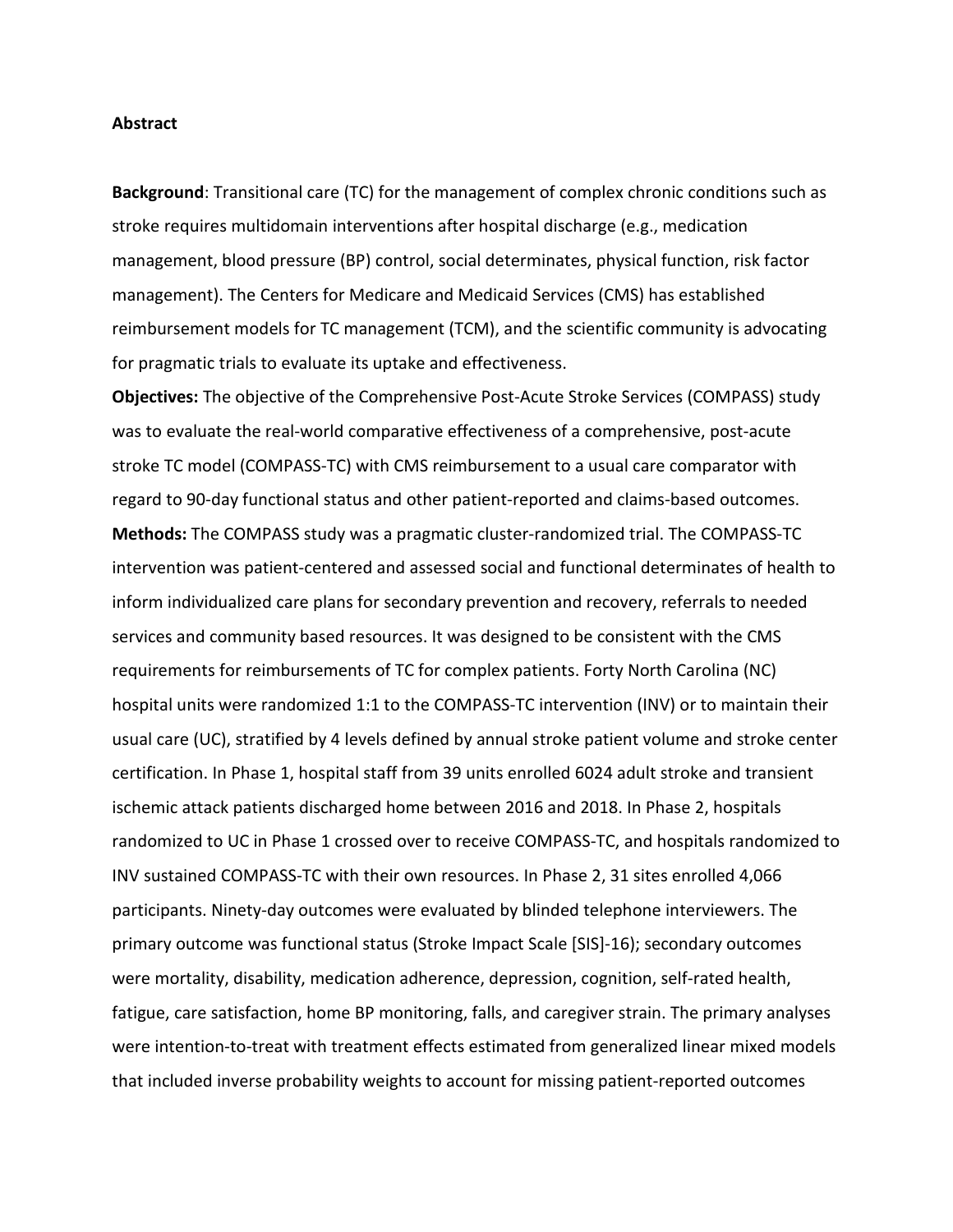(PROs). Additional secondary outcomes were identified from claims using linkages to CMS Medicare fee-for-service (FFS; N=2262), NC Medicaid (N=382) and BCBSNC (N=277). Claims outcomes included readmissions (at 30 days, 90 days and 1 year), mortality, continuity of care (e.g., ambulatory care visits), TCM billing, skilled nursing and inpatient rehabilitation facility (SNF/IRF) use, and emergency department (ED) visits. Claims analyses were performed separately according to payer type. All analyses were adjusted for age, race, stroke severity, stroke type and history of stroke, as well as additional covariates considered in sensitivity analyses. Missing data were addressed through the use of multiple imputation procedures. Finally, we evaluated the sustainability of effectiveness in exploratory analyses using Bayesian Hierarchical Models to estimate the effect of phase.

**Results:** In Phase 1 intervention hospitals, 58% had uninterrupted intervention delivery. Only 35% patients at intervention hospitals attended a COMPASS clinic visit. The primary outcome was measured for 59% of patients and was not significantly influenced by the intervention. Mean SIS-16 (±SD) was 80.6±21.1 in INV versus 79.9±21.4 in UC. Home BP monitoring was selfreported by 72% of INV patients versus 64% of UC patients (adjusted odds ratio (OR), 1.43 [95% CI, 1.21, 1.70]). No other secondary PROs differed by arm. Within the FFS population, COMPASS-TC was associated with higher rates of ambulatory care visits (hazard ratio [HR]= 95% CI) and utilization of TCM billing (OR= 95% CI) compared with UC. No differences were present for readmissions, mortality, SNF admissions, or ED visits. The proportion of patients that received timely ambulatory care (i.e., at least one ambulatory care visit within 30 days) was substantially smaller in the Medicaid population (~12%) compared with FFS and BCBSNC (~89% and 78%, respectively). Similar to FFS results, there were no differences in all-cause readmissions, stroke readmissions, mortality, SNF/IRF admissions or ED visits between the INV and the UC groups among Medicaid or BSBCNC patients or in the Phase 2 Sustainability analysis. Of the 20 sites randomized to the COMPASS intervention in Phase 1, fifteen sustained the intervention in Phase 2; five opted not to transition over to the sustainability phase. Functional status and home BP monitoring remained stable overall between Phase 1 and Phase 2, both in adjusted analysis and in sensitivity analysis, suggesting that the effectiveness of the intervention was maintained when hospitals sustained the intervention on their own without